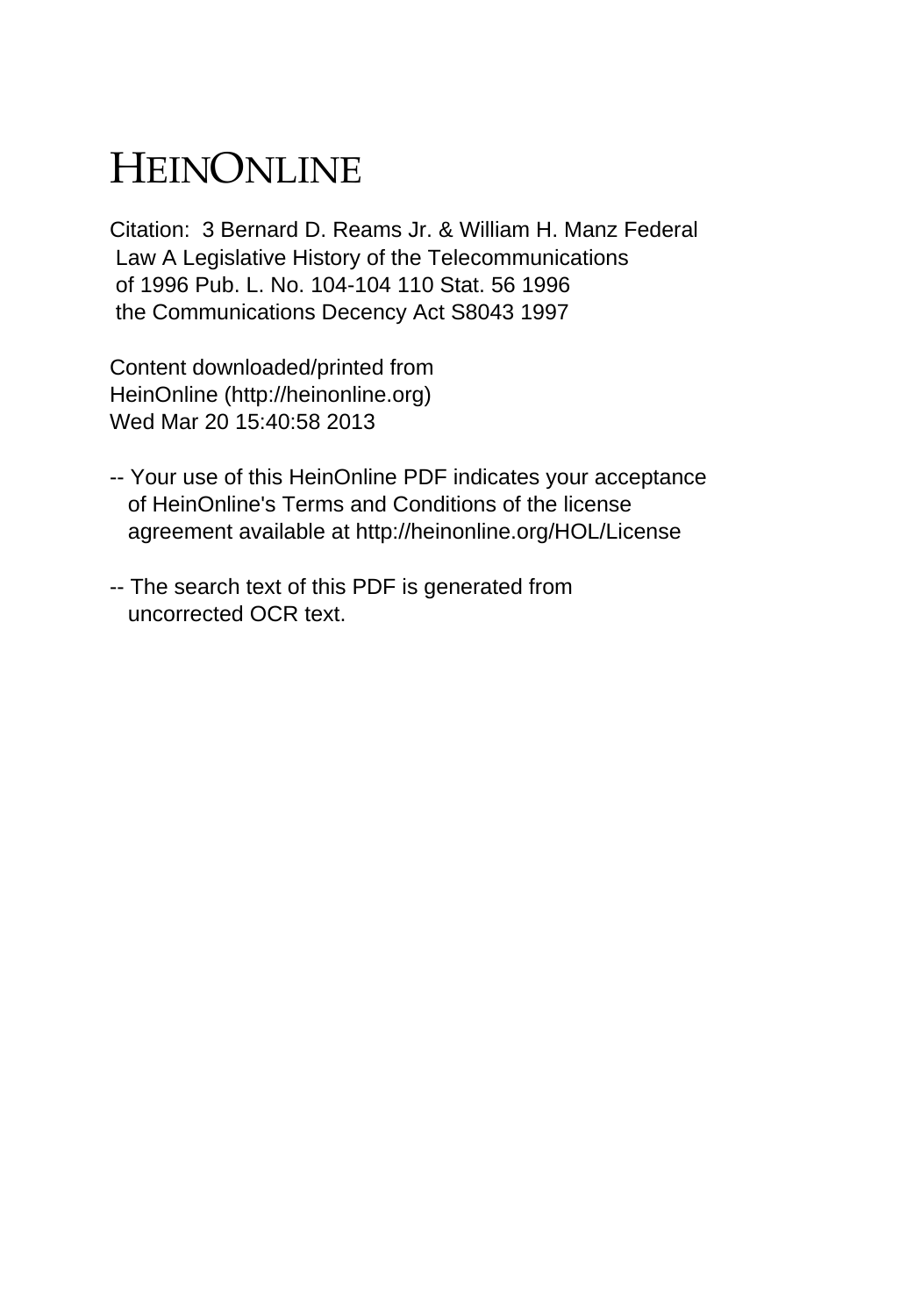*June 8, 1995* **CO**<br> **c**orrect excel in the deviced and

shelter. **wound** amplification devices. **and** such other equipment as may be required for<br>the event to be carried out under this resolution. The portable absolution<br>tion. The portable absolution shall be approximately 60 feet by 65 feet in size to cover the<br>Comanche h technology **displays end video** presentations anociated with the event.

SEC. **a. EVIET** PREPARATION

*The* **Joint Venture Is** authorized to conduct the event to **be** carried out under this **resolU-**tion from **8** a.m. to **3** p.m.-on **June** 21. **1991.** or on such other date as may be designated under section 1. Preparations for the sweat<br>may begin at 1 p.m. on the day before the sweat<br>and comanche believed of the displays, abelieve,<br>and Comanche believed referred to in sec-

## SEC. **A. ADDITIONAL ARRANGEMENTS.**

**The** Architect of the Capitol **and** the Cap-itol **Police** Board ar authorized to **make any** such additional arrangemente that **may** be **required** to carry out the event under this resolution.

## **SEC. <b>4. LIGITATION ON REPRESENTATIONS.**

The Boeing Company and the United Technology Corporation shall not represent, either directly or indirectly, that this resolution or any activity carried out under this resolution or any activity carried out under this res of the Boeing Company or the United Tech-nology Corporation or **any** product or eervice offered **by** the Boeing Company or the United Technology Corporation.. *-*

**SENATE RESOLUTION 129-TO ELECT KELLY. D. JOHNSTON AS SECRETARY OF THE SENATE**

Mr. **NICKLES** (for Mr.: DOLE) submitted the following resolution; which **was** considered and agreed **to:.."**

## **6.** Ro. **12.-**

Resoled. *That* Kelly **D.** Johnston. **of Okla-**homa. **be. and he hereby Is.** elected **ecretary** of the Senate *beginninl* **June S.** 1995.

## **SENATE RESOLUTION 130-REL-<br>ATIVE TO THE ELECTION OF THE** SECRETARY OF **THE SENATE**

**Mr.** NICKLES (for Mr.-DOLE) submitted the followlng resolution; **which** was considered **and** agreed to. -*::* 

**Pesolved.** That the President of the United States be notified of the election of the Honorable Kelly D. Johnston, of-Oklahoma, as Secretary of the Senate.

# **SENATE** RESOL UTION 131-REL-ATIVE TO THE ELECTION OF THE SECRETARY **OF** THE **SENATE**

Mr. **NICKLES** (for Mr. DOLE) submitted the **following** resolution. which was considered and agreed to:  $\frac{1}{2}$ .

**Pescheed. That the House of Representa-<br>tives be notified of the election of the Honor-<br>able Kelly D. Johnston. of Oklahoma as Sec-<br>retary of the Senate.'...; ;;;;;;;;;;;;;;;;;;** 

THE TELECOMMUNICATIONS COM-<br>PETITION AND DEREGULATION petitive by<br>NCT OF 1935 COMMUNICATIONS padded choros<br>DECENCY ACT OF 1995

Mr. DORGAN proposed an amend-converter boxes should be available to the bill (S. 652) to provide for summers on a competitive basis. The processus a pro-competitive, deregulatory na-estor has the experience of a pro-compet Incorporational policy framework designed to etandards that will ensure competitive, deregulatory na-<br> **Ional policy framework designed to etandards that will ensure competition of**<br>  $\frac{1}{2}$ tional policy framework designed to accelerate rapidly private sector deployment of advanced telecommunications and information technologies and services to all Americans by open-Ing all telecommunications markets to **On pe** *62.* **between lines 4 and 5.** competition, and for other purposes; as follows: **follows:** SEC. **208. COMPETITIVE AVAILABILITY OF CON.** 

**On line** 24 of page 44. strike the **word VEITER BOXES. "may"** and insert **in** lieu thereof "shall". Part **Il** of title VI (47 **U.S.C.** 921 **et**

## McCAIN AMENDMENT NO. 1260 following:

Mr. McCAIN proposed an'amendment to the bill **S. 652**, supra; as follows:

On page 42, etrike out line **2** and all that follows through page 43, line 2, and insert in lieu thereof the following:

mission may not kake action to impose uni-<br>
rendom a that are not telecommunications may not kake action to impose uni-<br>
rendom that are not telecommunications of the action of the<br>
such contributions under subsection<br>
su

**Mr. McCAIN** (for himself. **Mr. PACK- cations service.".** WOOD, Mr. CRAIG, Mr. KYL, Mr. GRAMM, WALKIM AND OTHERS, Mr. KEMPTRONNS, ASH ORGAN (AND OTHERS)

On page 90, line 6, after "necessity.", in-<br>sert: "Pull implementation of the checklist proposed an amendment to the<br>found in subsection (b)(2) shall be deemed in 652, supra, as follows: nulus in succession of the public interest, con-<br>
verificial that follows and necessary requirement of this word "after", delete all that follows it<br>
subparagraph." the word "aervices" on line 2, page 63

Mr. **MCCAIN** proposed **an** amendment **On page 65. line I. after** the word to the **bill S. 652. supra** as follows: mission", **add** the words "and Attorne

Strike section **310** of the Act **and** renumber eral". the eubsequent sections Sa propriate.. **On paIge 89,** beginning with the wo

**Mr. COHEN (for himself, Ms. SNOWE,** Mr. **THURMOND. Mrs.** HTrCHINSON. and **the** words "and Attorney General". Mr. LE AnY) proposed an amendment to **On page 90.** after.U1ne **1. add** the **fel bill S. 652.** supra; as follows: **- paragraphs:**

**AMENDMENTS SUBMITTED On Page 8.** between lines 12 and **13.** Insert

the following access to<br>
(15) When devices for achieving access to<br> **THE TELECOMMUNICATIONS COM- telecommunications systems** have been sd **ex.** reased

inovation.<br>(16) While recognizing the legitimate inter-**DORGAN AMENDMENT NO. 1259**<br> **to authorized recipients only. addressable**<br> **Mr.** DORGAN proposed an amend-bo authorized recipients only. addressable<br>
int to the bill (S. 652) to provide for summers on a commetitive basis. r *sans*<br>*s*. the<br>mpeti-

tion.<br>On page 82, between lines 4 and 5, insert,<br>the following:

**e. 44, strike the word Part Tyggrid Control** Consists and the seq.) is<br>
cuthereof "shall". Part III of title VI (47 U.S.C. 521 et seq.) is<br> **LA CONSISTENT ALL** 

**• SEC. 634B. COMPETTIVE AVAILABILFIT OF CON-Shall.**

On page 42, strike out line 23 and all that<br>
ment, adopt regulations to ensure the com-<br>
follows through page 43, this 2, and insert in patitive availability of addressable converter<br>
illumination of particular patitive a after potice and opportunity for public com-

tors of<br>ervices<br>ty **and** 

eploy- **;o con-**

MCCAIN (AND OTHERS)<br>MCCAIN (AND OTHERS)<br>MENDMENT NO. 1261 are not telecommunications carriers and<br>AMENDMENT NO. 1261 and not becommunications carriers of telecom-.- The **section** .h rag- **rmlnes ket** for **arvices Is that .l** not

mr. DORGAN (for nimself, mr. Suson,<br>652, supra: as follows: **1999** Mr. RERRY. Mr. REID. and Mr. LEAHT) Mr. DORGAN (for himself. Mr. SDMON. proposed an amendment to the bill S.

. - ert therein the **following.** "to the **ext MCCAIN AMENDMENT NO. 1282** proved **by** the Commision **and** the **At** enerail"'. th the brough and in- **snt ap-** torney

**"Coi-y** Gen-

rd **'be- follows**

equent sections as appropriate. <br>
fore on line 5, strike all that it<br>
COHEN (AND OTHERS) through line 15, replace "(3)"<br>
AMENDMENT NO. 1263<br>
(C)"; and the word "or Attorney Genera" "1With **en tine "; and 19, add**

Ilowing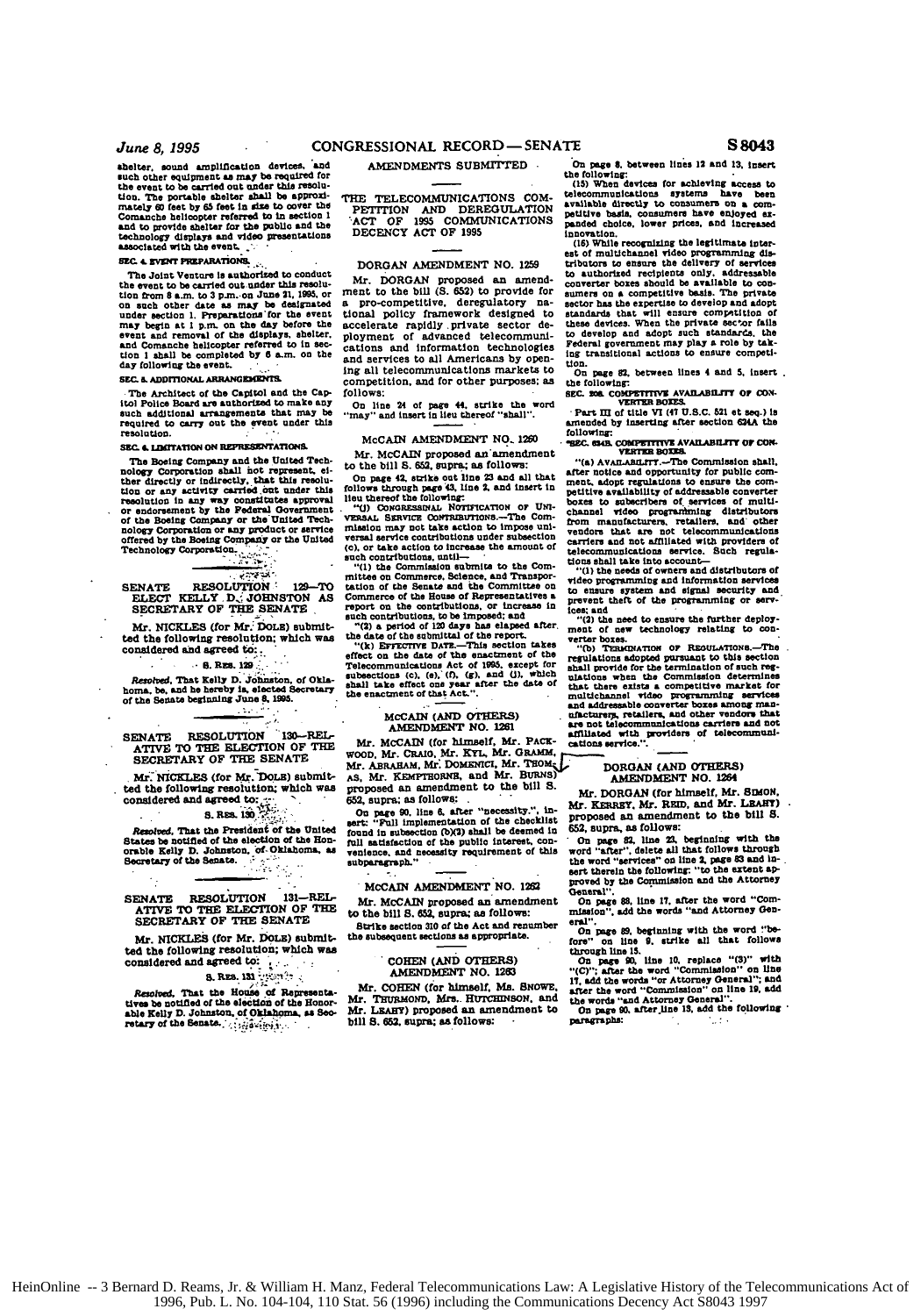days after receiving an application made authorizes" and insert in lieu thereof "Com-<br>under paragraph (i), the Attorney General mission and the Attorney General author-<br>shall issue a written determination with re-<br>izo".<br>op whole record.

**"(1)** ApPoovAJL--The Attorney General **AMENDMENT NO. 126** shall approve the authorization requested In Mr. **HOLLINGS** (for **himself** and Mr. any application submitted under paragraph DASCHLE) proposed an amendment to (1) only to the extent that the Attorney Gen-<br>the bill S. 652, suppression and the Attorney Gen-<br>eral finds that there is no substantial possi-<br>on bility that such company or its subsidiaries ing.<br>or its affiliates could use monopoly power in SEC. 107. COORDEVATION FOR TELECOMMUNI-<br>a telephone exchange or exchange access control CATONS NETWORK-LEVEL EVIES.<br>Service ma interLATA telecommunications service mar-<br>het such company or its subsidiary or affili- inatory access to telecommunications net-<br>ate seeks to enter. The Attorney General works by the broadest number of users and<br>shall den

**after** Isesing **a** determination under **pars-** work planning **and** design **by** common **car-**graph **(4).** the Attorney **General** shall publish rier and other providers of telecomunl-The determination under para-<br>after issuing a determination under para-<br>graph (4), the Attorney General Register."<br>the determination in the Federal Register."<br>to on page 91, line 1, after the word "Commis-<br>sion" add the wo **On pege 91.** line **I.** after the word "Comms- (2) Interconnection **of** telecommunications

Mr. THURMOND (for himself, Mr. the Commission may participate, in a man-D'AMATO, and Mr. DEWINE) proposed an ner consistent with its authority and prac-<br>amendment to amendment No. 1264 ties for to the date of enactment of

that follows through "services." on page 83, work-tover inveropersomity.<br>line 2. and insert in lieu thereof "to the ex-<br>line 2. and insert in lieu thereof "to the ex- **NETWORK-LEVEL INTEROPERARILITY.—As** used

ney General" after "Commission". cations networks to communicate and Inter-

General". after "Commission". -information without degeneration.

"and the Attorney General shall exch". rrn.-Nothing in this seotion shall **be** con-

that follows through **page 89** line **15.** the **Comnilon.** On **page 9,** line **16.** insert **"Sy** oundsiolo" On **page K** line **13,** strike the closing

"In insking its determination whether the **the** following. requested authorization is consistent with **"(6) ACQUISITIONS; JOI'r V EURS:** PARTthe public interest, convenience, and neces- NERSHIPS; JOINT USE OF *FACILITIES.*sity, the Commission shall not consider the **"(A)** *LOCAL EXCHANGE CARRIERS.***-No local** sity, the Commission shall not consider the "(A) *LOCAL* EXCHANGE CARRIERS.-No local

ougu.<br>On page 90, between lines 9 and 10, insert<br>the following:<br>"(C) APPROVAL BY ATTORNEY GENERAL.

The Attorney General may only approve the authorization requested in an application submitted under paragraph (1) if the Attorney center are  $\frac{1}{2}$  of  $\frac{1}{2}$  and  $\frac{1}{2}$  and  $\frac{1}{2}$  and  $\frac{1}{2}$  and  $\frac{1}{2}$  an submitted under paragraph **(1)** if the Attor- **"iS) CABLE** OPERATORS.-No cable operator Sometherman was the effect of such an. or affiliate of a cable operator that is overely denoted by, or under com-<br>the resultion, or tend to such all the effect of such an. or affiliate of a controlled by, or under com-<br>com under this subparagraph. the Attorney **Gen-** exchange service within such cable operaeral shall or part of the request. If the Attorney<br>General does not approve an application<br>under this subparagraph, the Attorney Gen-<br>eral shall state the basis for the denial of the

sert in lieu thereof "and the attack "and the Attorney Gen-<br>application.".<br>on page 90, line 12, strike "shall" and the<br>sert in lieu thereof "and the Attorney Gen-<br>eral shall each".

**Fage 90, line 17, insert "or the Attorney General" after "commission".<br>Compage 90, line 19, insert "and the Attor-<br>On page 90, line 19, insert "and the Attor-<br>ney General" after "Commission".** 

(1) DETERMINATION BY ATTORNEY GEN- On page 91, line 1; insert "or the Attorney".<br>ML-<br>(A) DETERMINATION.—Not later than 90 On page 99, line 15, strike out "Commission".

authorization." services through-<br>"(C) **PUBLICATION.-Not later than 10 days** (1) coordinated telecommunications net-

sion" add the words "or the Attorney Gen-Anetworks, and of devices with such networks,<br>real".<br>Consumere the ability of users and the<br>consumer to a semilessly and trans-**THURMOND (AND OTHERS)** parently transmit and receive information **AMENDMENT NO. 1265** works.<br> **Mr. THURMOND** (for himself, Mr. the Commission may participate, in a man-

For a function of the communistion and the communistion of the distributions of the page 82, supra, as follows:<br>
annehment No. 1264 the proposed by Mr. Dongan to the bill S. Act, in the development by appropriate volumery

tent approved by the Commission and the In this section, the term "telecommuni-<br>Attorney General of the United States.". cations network-level internormunity" **Page 8. Page 8. Page 8.** <br> **On the Attor-.** The Attor-. means the ability of 2 or more telecommuni-<br>
means the ability of 2 or more telecommuni-<br>
cations networks to communicate and inter**on page 89. line 3,** insert **"and** Attorney. act **in** concert with each other to exchange

**On page 89. line 6, strike "shall" and insert <b>(c)** COMMISSION's AUTHORITY NOT LIM-On **page 89.** line **9.** strike **"Before" and all** at'ued **an** limiting the existing authority **of**

**after** "APPROVAL". quotation marks **and the** second period. On page **90.** line *6.* after "necessity". insert: **On page 66.** between lines **13** and 14. Insert

In any market for which authorization **is tier** owned by, operated **by.** controlled **by.** or sought." It is not all the common control with such carrier **On** page **90.** between lines **9** and **i0.** insert may **purchase** or otherwise acquire more **"(C)** APPROVAL **BY ATTORNEY OENERAL.-** management interest, in any Cable operator The **Attorney** General **may** only approve the providing cable service within the local **ex-**

application.". **The line of the definition of the community of C)** JOINT VENTURE.-A local exchange On page **90**, line 12, strike "shall" and  $\mathbf{t}_D$ , carrier and a cable operator whose telephone sor in the same market may not<br>real shall each". It is a strong solution of the same market may not<br>denoted in the "commission". It is a straight international steering intensity<br>on page 90, line 19, insert "and the Attor"(D) ExcEPTION-Notwithstanding sub-<br>paragraphs (A), (B), and (C) of this paragraphs (A), (B) and (C) of this papet<br>graph, a local exchange carrier (with respect<br>o a cable system located in its telephone<br>errice area) and a carrier used to provide telephone exchange<br>expire in its cable franchise area) may ob-<br>tain a controlling interest in, management<br>interest in, or enter into a joint venture or<br>partnership with such system or facilities to<br>

than 50,000 inhabitants; and<br>"(ii) are outside an urbanized area, as de-<br>fined by the Bureau of the Census.<br>"(E) WAIVER.—The Commission may waive

the restrictions of subparagraph (A), (B), or<br>(C) only if the Commission determines that,<br>because of the nature of the market served<br>by the affected cable system or facilities<br>used to provide telephone schange service—<br>"(i

of **such** provisions, "(II) the system or facilities would not **be** economically viable **if** such provislons were

enforced, or<br>"(iii) the anticompetitive effects of the<br>proposed transaction are clearly outweighed<br>in the public interest by the probable effect.<br>of the transaction in meeting the convenlence and **needs** of the community to

served.<br>"(F) **JOINT USE**-Notwithstanding subparagraphs (A), (B), and (C), a telecommuni-<br>carions carrier may obtain within such car-<br>iner's telephone service area, with the con-<br>currence of the cable operator on the rates,<br>terms, and conditions, the use of that por-<br>ter multiuser terminal to the premises of the<br>end user in excess of the capacity that the<br>cable operator uses to provide its own cable<br>services. A cable operator that provides ac**cos** to such portion of **ito** transmission fa. cilities to one telecommunications carrier **Shall** provide nondiscriminatory access to such portion **of** its transmission facilities to

**any other telecommunications carrier.re-**<br>
questing such access.<br>
"(G) **SAVINGS CLAUSE.-Nothing in this**<br>
paragraph affecte the authority of a local<br>
franchising authority (in the case of the pur**chase or acquisition of a cable operator, or a**joint venture to provide cable service) or a
State Commission (in the case of the acquisilion of a local exchange carrier, or a joint venture to provide telephone exchange **serv-Ice) to** approve or disapprove **a** purchase, ac-

quisition, or joint venture."<br>
On page 70, line 7, actrice "."<br>
On page 70, line 7, actrice "services." and<br>
nextr "services provided by cable systems<br>
on a per-channel basis as of June 1, 1995, and<br>
on a per-channel basis

**1ng:** 3) LOCAL MARXETING AGREEMENT.-Nothing **In this Act also also also act to prohibit the** continuation or renewal of any television **local** marketing agreement that **is** in effect on the date **of** enactment **of** this Act and that **is** in compliance with the Commission's regulations. On **page 88,** line **4.** strike **"area." and** insert

**"area** or until **36** months **have passed** since the enactment of the Telecommunications Act **of 1995,** whichever is earlier.".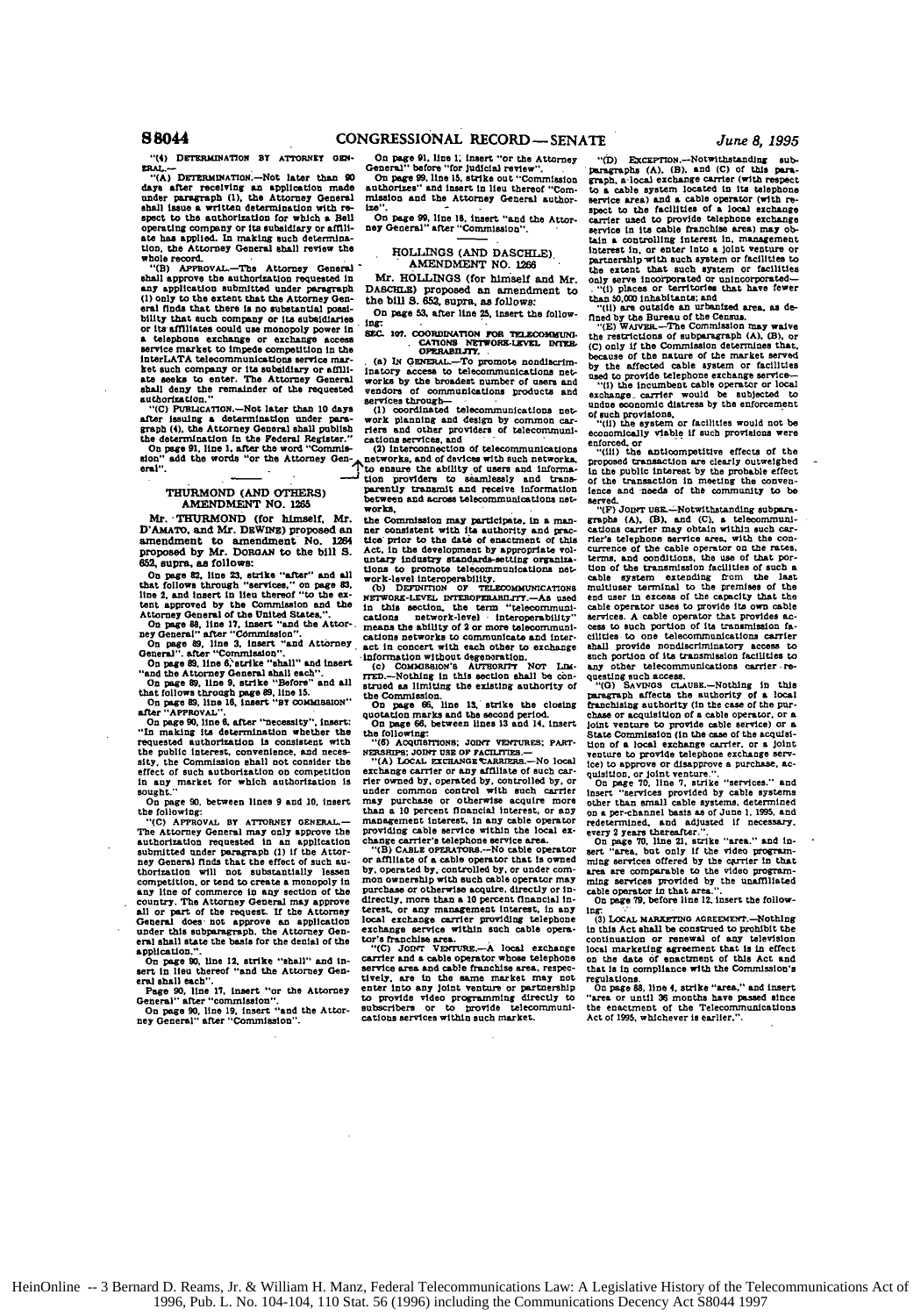# Document No. **29**

 $\ddot{\phantom{a}}$ 

 $\bar{\mathcal{A}}$ 

 $\sim$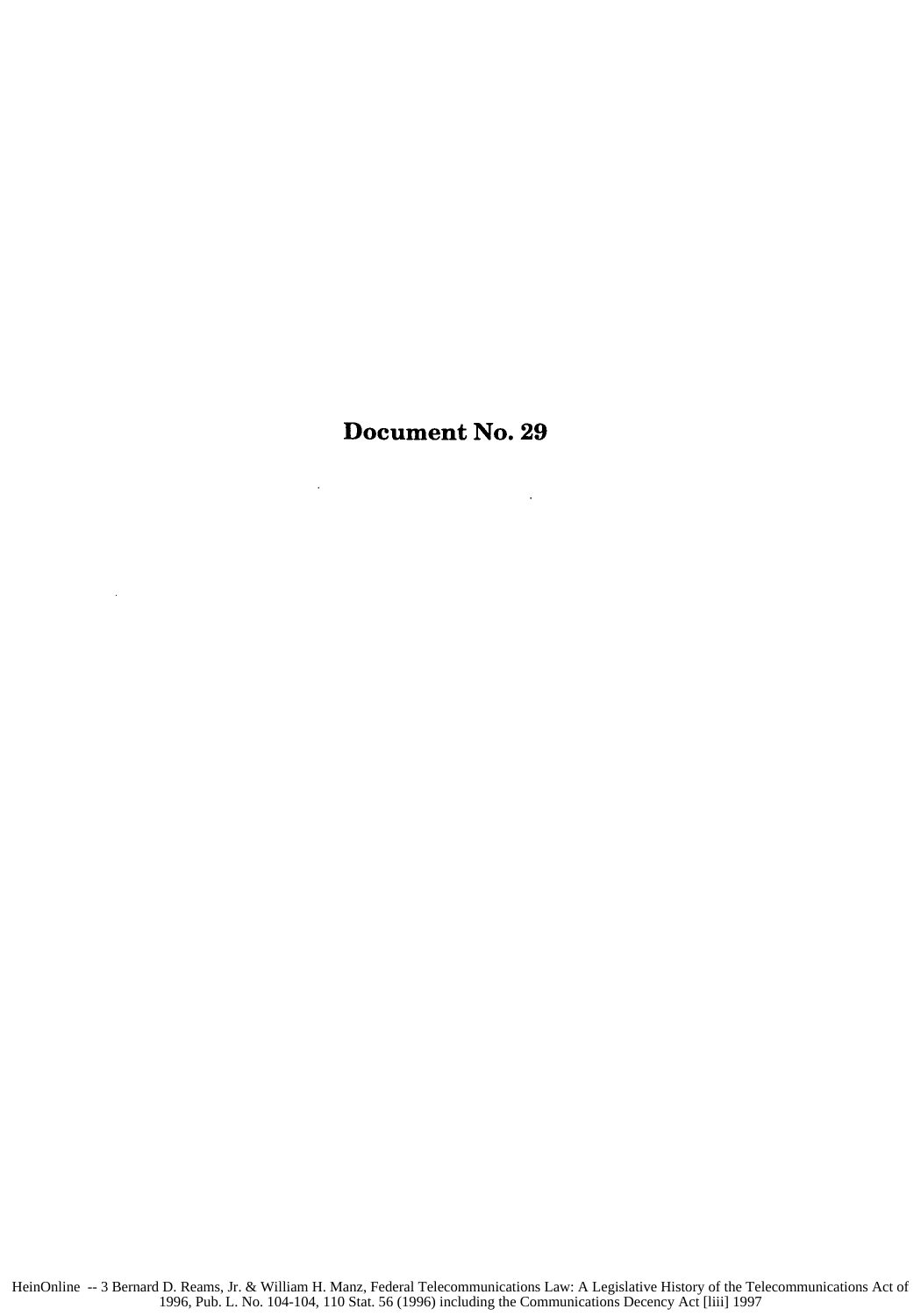HeinOnline -- 3 Bernard D. Reams, Jr. & William H. Manz, Federal Telecommunications Law: A Legislative History of the Telecommunications Act of 1996, Pub. L. No. 104-104, 110 Stat. 56 (1996) including the Communications Decency Act [liv] 1997